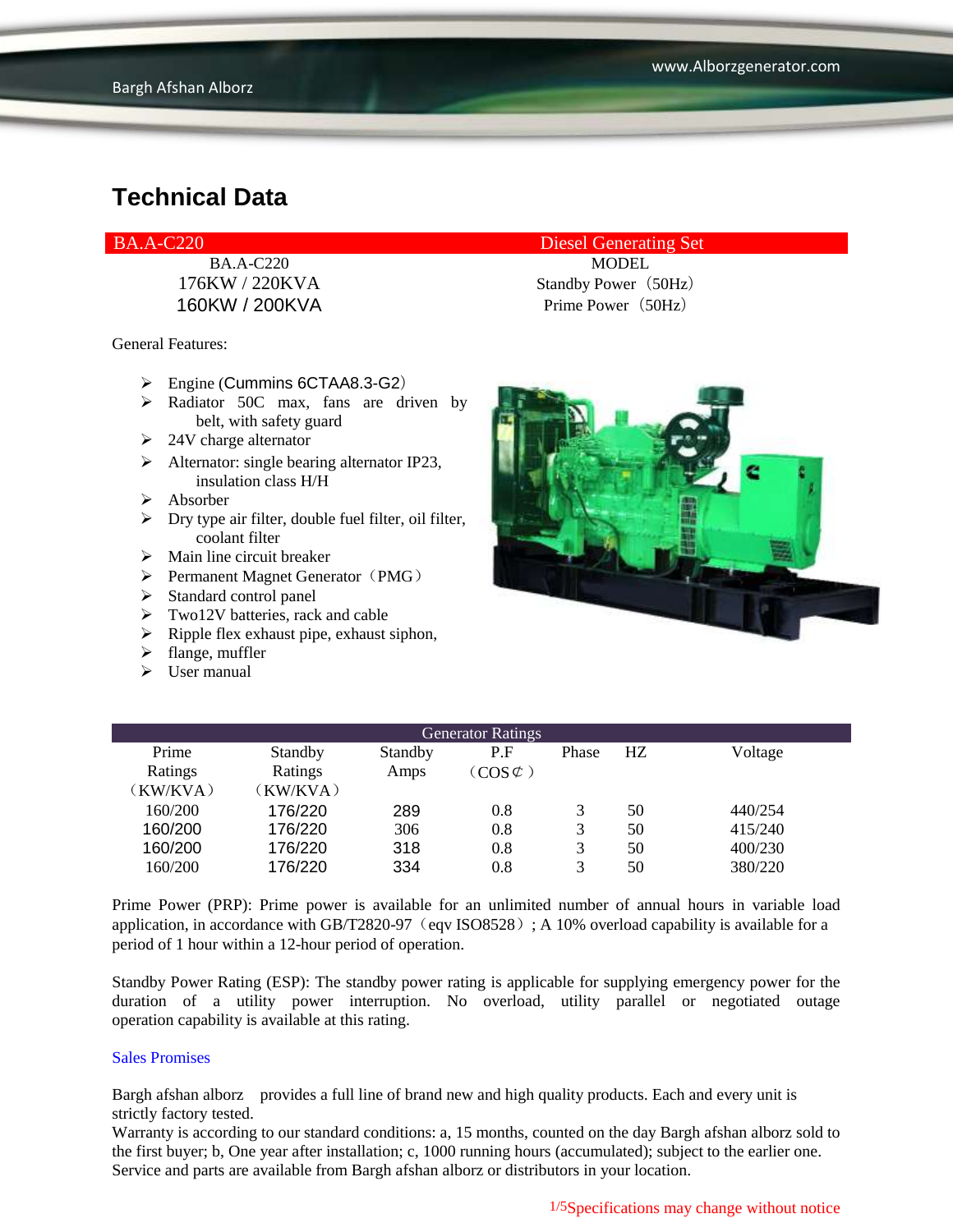| $BA.A-C220$                      | <b>Diesel Generating Set</b> |  |  |
|----------------------------------|------------------------------|--|--|
|                                  | <b>ENGINE DATA</b>           |  |  |
| Manufacturer / Model:            | Cummins 4CTAA8.3-G2, 4-cycle |  |  |
| Air Intake System:               | Turbo, water/air cooling     |  |  |
| Fuel System:                     | PB/W type fuel pump          |  |  |
| <b>Cylinder Arrangement:</b>     | 6 in line                    |  |  |
| Displacement:                    | 8.3L                         |  |  |
| Bore and Stroke:                 | $114*135$ (mm)               |  |  |
| <b>Compression Ratio:</b>        | 16.0:1                       |  |  |
| Rated RPM:                       | 1500rpm                      |  |  |
| Max. Standby Power at Rated RPM: | 176KW/239HP                  |  |  |
| Governor Type:                   | Electronic                   |  |  |
|                                  | <b>Exhaust System</b>        |  |  |
| <b>Exhaust Gas Flow:</b>         | 29.1m <sub>3</sub> /min      |  |  |
| <b>Exhaust Temperature:</b>      | 545°C                        |  |  |
| <b>Max Back Pressure:</b>        | 10kPa                        |  |  |
|                                  | Air Intake System            |  |  |
| Max Intake Restriction:          | 6.35kPa                      |  |  |
| Consumption:                     | 11.2 <sub>ms/min</sub>       |  |  |
| Air Flow:                        | 300m <sub>3</sub> /min       |  |  |
|                                  | <b>Fuel System</b>           |  |  |
| 100% (Prime Power) Load:         | 45 L/h                       |  |  |
|                                  | Oil System                   |  |  |
| Total Oil Capacity:              | 24L                          |  |  |
| Oil Consumption:                 | ≤4g/kwh                      |  |  |
| <b>Engine Oil Tank Capacity:</b> | 18.9L                        |  |  |
| Oil Pressure at Rated RPM:       | 276-414kPa                   |  |  |
|                                  | <b>Cooling System</b>        |  |  |
| <b>Total Coolant Capacity:</b>   | 40L                          |  |  |
| Thermostat:                      | 83-95°C                      |  |  |
| Max Water Temperature:           | 104°C                        |  |  |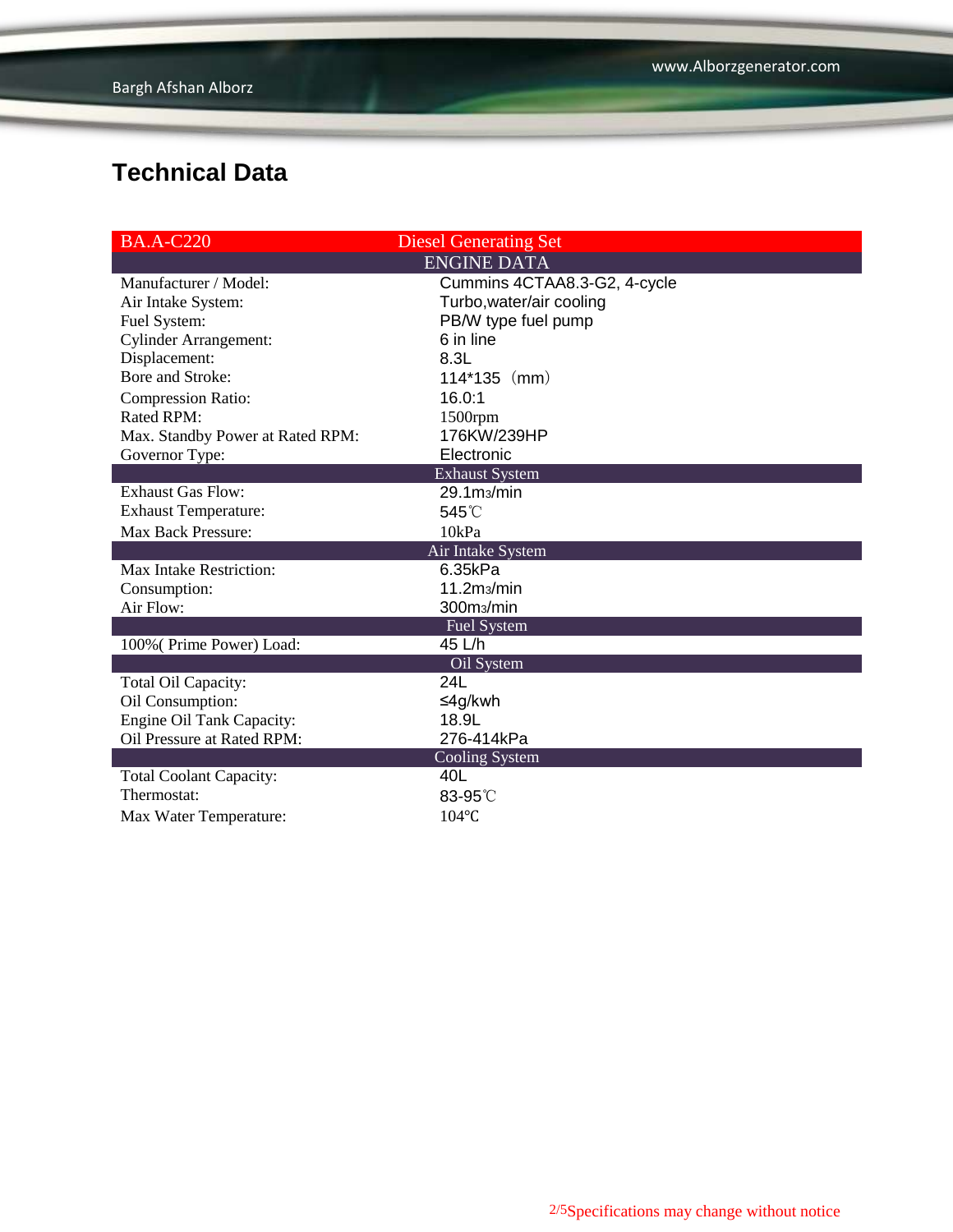| $BA.A-C220$                                                                                | <b>Diesel Generating Set</b>             |  |  |  |  |
|--------------------------------------------------------------------------------------------|------------------------------------------|--|--|--|--|
| <b>ALTERNATOR SPECIFICATION</b>                                                            |                                          |  |  |  |  |
|                                                                                            | <b>GENERAL DATA</b>                      |  |  |  |  |
| Compliance with GB755, BS5000, VDE0530, NEMAMG1-22, IED34-1, CSA22.2 and AS1359 standards. |                                          |  |  |  |  |
| Alternator Data                                                                            |                                          |  |  |  |  |
| Number of Phase:                                                                           | 3                                        |  |  |  |  |
| Connecting Type:                                                                           | 3 Phase and 4 Wires, "Y" type connecting |  |  |  |  |
| Number of Bearing:                                                                         | 1                                        |  |  |  |  |
| <b>Power Factor:</b>                                                                       | 0.8                                      |  |  |  |  |
| <b>Protection Grade:</b>                                                                   | IP23                                     |  |  |  |  |
| Altitude:                                                                                  | $\leq$ 1000m                             |  |  |  |  |
| <b>Exciter Type:</b>                                                                       | Brushless, self-exciting                 |  |  |  |  |
| Insulation Class, Temperature Rise:                                                        | H/H                                      |  |  |  |  |
| Telephone Influence Factor (TIF):                                                          | $50$                                     |  |  |  |  |
| THF:                                                                                       | $<$ 2%                                   |  |  |  |  |
| <b>Voltage Regulation, Steady State:</b>                                                   | $\leq \pm 1\%$                           |  |  |  |  |
| Alternator Capacity:                                                                       | <b>220KVA</b>                            |  |  |  |  |
| <b>Alternator Efficiencies:</b>                                                            | 93.3%                                    |  |  |  |  |
| Air Cooling Flow:                                                                          | $0.514 \, \text{m}$ <sub>3</sub> /s      |  |  |  |  |
|                                                                                            | <b>GENERATING SET DATA</b>               |  |  |  |  |
| <b>Voltage Regulation:</b>                                                                 | $\geq \pm 5\%$                           |  |  |  |  |
| <b>Voltage Regulation, Stead State:</b>                                                    | $\leq \pm 1\%$                           |  |  |  |  |
| Sudden Voltage Warp (100% Sudden Reduce):                                                  | $\leq +25\%$                             |  |  |  |  |
| Sudden Voltage Warp (Sudden Increase):                                                     | $\leq$ -20%                              |  |  |  |  |
| Voltage Stable Time (100% Sudden Reduce):                                                  | $\leq 6S$                                |  |  |  |  |
| Voltage Stable Time (Sudden Increase)                                                      | $\leq 6S$                                |  |  |  |  |
| Frequency Regulation, Stead State:                                                         | $\leq 5\%$                               |  |  |  |  |
| Frequency Waving:                                                                          | ≤0.5%                                    |  |  |  |  |
| Sudden Frequency Warp (100% Sudden Reduce):                                                | $\leq +12\%$                             |  |  |  |  |
| Sudden Frequency Warp (Sudden Increase):                                                   | $\leq$ -10%                              |  |  |  |  |
| Frequency Recovery Time (100% Sudden Reduce):                                              | $\leq$ 5S                                |  |  |  |  |
| Frequency Recovery Time (Sudden Increase):                                                 | $\leq$ 5S                                |  |  |  |  |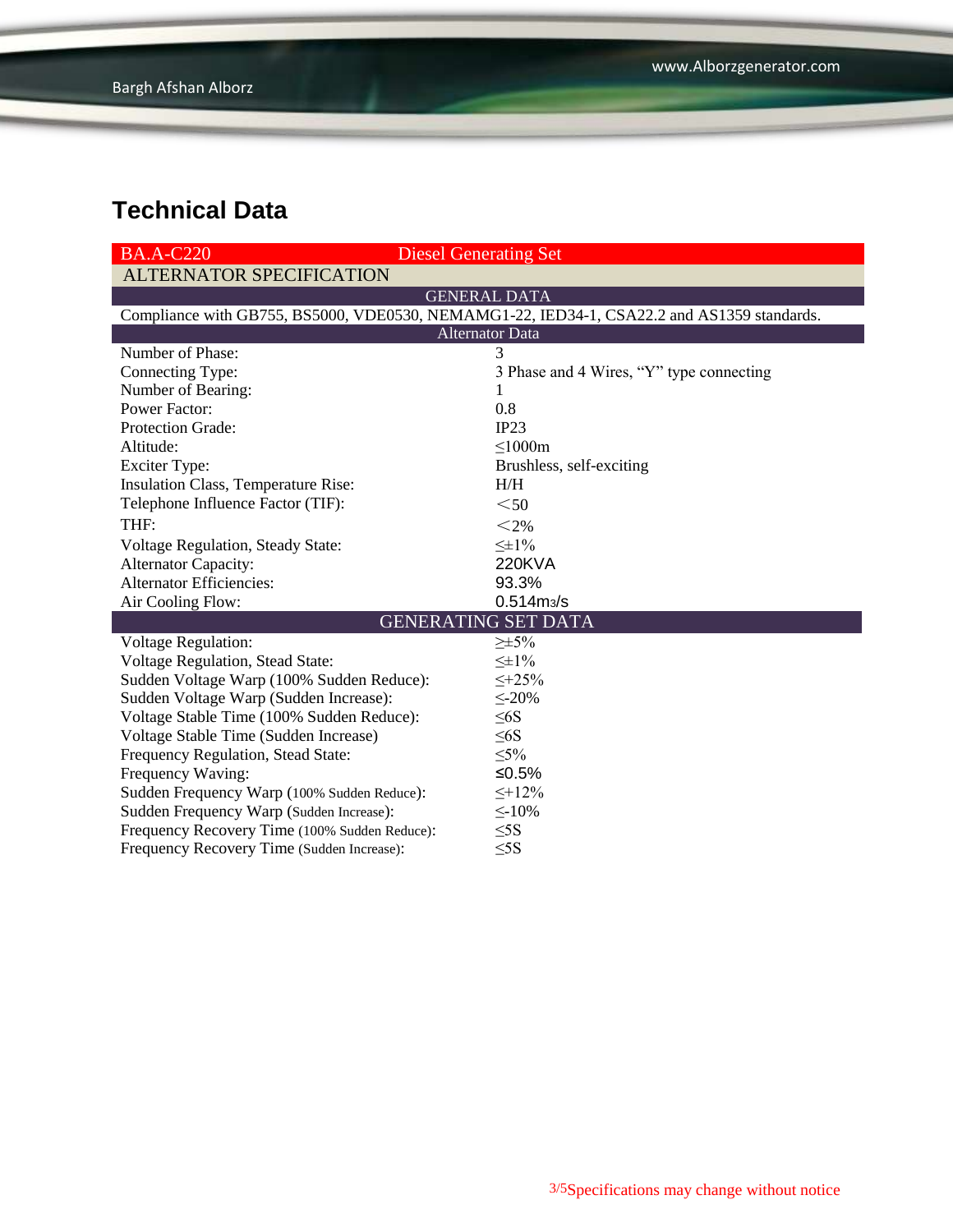| <b>BA.A-C220</b>              | <b>Diesel Generating Set</b> |                                   |
|-------------------------------|------------------------------|-----------------------------------|
| Options                       |                              |                                   |
| Engine                        | <b>Fuel System</b>           | <b>Control System</b>             |
| Heater 2KW & 4KW              | Daily Fuel Tank              | Auto Control Panel                |
| Battery Charger 3.5A & 7A     | <b>Base Fuel Tank</b>        | <b>Remote Control Panel</b>       |
|                               | <b>Water Separator</b>       | <b>Auto Transfer Switch (ATS)</b> |
|                               | <b>Fuel Level Sensor</b>     | <b>Paralleling System</b>         |
|                               |                              |                                   |
| Anti Condensation Heater      | Rainproof Type               | <b>Engine Parts Drawing List</b>  |
| Drop CT (For Paralleling)     | Soundproof Type              | <b>Spare Parts</b>                |
|                               | <b>Container Type</b>        |                                   |
| Dimension & Weight            |                              |                                   |
| <b>Standard Configuration</b> | With Base Fuel Tank          | Soundproof Type                   |
| (Open Type)                   |                              |                                   |
|                               | Overall Size: 2540 (mm)      | Overall Size: 3590 (mm)           |
|                               | $*980$ (mm) $*1650$ (mm)     | $*1250$ (mm) $*2050$ (mm)         |
|                               | Weight: 2050kg               | Weight: 2750kg                    |
|                               |                              |                                   |